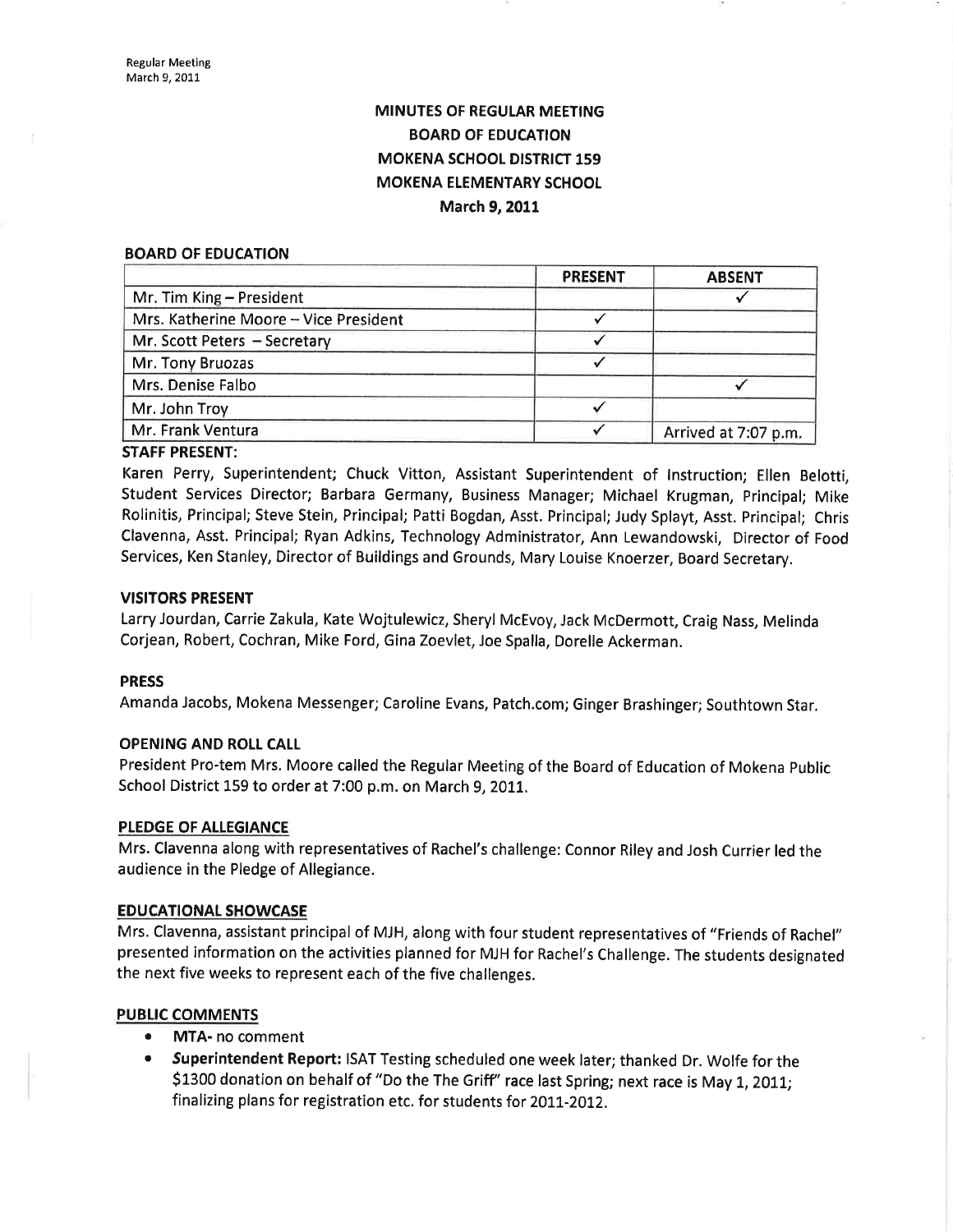Regular Meeting March 9, 2011

#### APPROVAL OF PREVIOUS MINUTES

Mr. Peters moved, seconded by Mr. Troy to approve the following meeting minutes: Regular Meeting -February 9, 2011 (as corrected) Regular Meeting February 23, 2011 (as corrected) Closed Session - February 9, 2011 Closed Session -February 23, 2011 On Roll Call Ayes: Mr. Bruozas, Mrs. Moore Mr. Peters, Mr. Troy, Mr. Ventura Nays: None Abstain: None MOTION CARRIED 5-O

#### INFORMATION REPORTS

#### **FINANCIAL REPORT**

The revenue for the month of February, in all funds, was 5162,488 which represents less than 1% of the total annual revenue budget. Last year at this time we received 5466,344. Last year during the month of February we received the majority of our ARRA reimbursements from the state. At this time in the fiscal year we have received a majority of our local tax revenues. We begin receiving the revenues from the 2010 levy extension in late April or May.

#### TREASURER REPORT

Ms. Germany reviewed the Treasurer's report with the Board of Education.

#### STUDENT ACTIVITY REPORT

Ms. Germany reviewed the Student Activity Report with the Board of Education.

#### LINCOLN WAY SPECIAL EDUCATION MINUTES

Mrs. Moore reported the following:

- ¡ Transition House received occupancy permit
- Dedication of Transition House is April 9, 2011
- o June 13-17" Loose YourTraining Wheels "; need volunteers
- ¡ LW Foundation will host a fundraiser April 2, 2011- Fashion and Variety Show with students and families of LWASE District 843.
- o Mr. Troy will attend LWASE March 22Board meeting for Mrs. Moore

#### BUDGET CALENDAR

Ms. Germany reviewed the Budget Calendar with the Board of Education.

#### ACTION REQUESTS

Mr. King reviewed District bills this month. Mr. Peters moved to approve the bills as presented, seconded by Mr. TroY.

On Roll Call

Ayes: Mr. Bruozas, Mrs. Moore, Mr, Peters, Mr. Troy, Mr. Ventura Nays: None MOTION CARRIED 5.0 Abstain: None

#### **PERSONNEL**

| A. Classified - Termination        |                   |           |                     |  |  |
|------------------------------------|-------------------|-----------|---------------------|--|--|
| Grigoletti, Pamela                 | <b>Bus Driver</b> | 2/17/2011 |                     |  |  |
| <b>B. Classified-Status Change</b> |                   |           |                     |  |  |
| Barto, Maria                       | <b>Bus Driver</b> | 2/11/2011 | Increase hours from |  |  |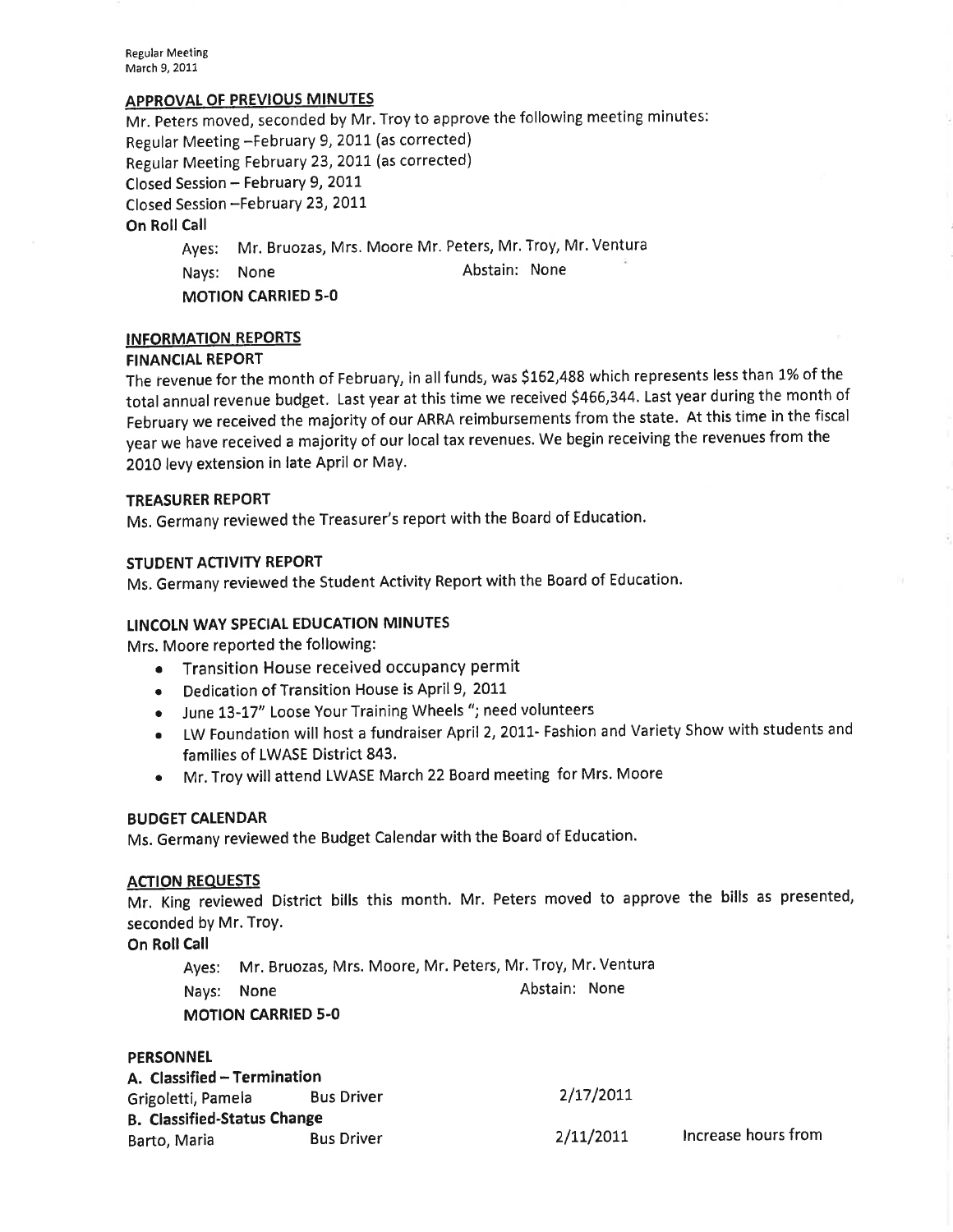| Herman, William                                  | <b>Bus Driver</b>                                                                               |            | 2/28/2011     | 4.00/day to 4.25/day<br>Increase hours from<br>3.00/day to 4.25/day                       |
|--------------------------------------------------|-------------------------------------------------------------------------------------------------|------------|---------------|-------------------------------------------------------------------------------------------|
| C. Certified - Resignation<br>Horn, Joey         | Teacher-PE                                                                                      | <b>MJH</b> | 03/11/2011    |                                                                                           |
| D. Certified-Leave of Absence<br>Darnell, Meghan | Teacher-1stGrade                                                                                | <b>MES</b> | 2011-2012     | Leave of Absence                                                                          |
| Shaughnessy,<br>Donald                           | E. Certified-Rehire Tenure Teacher<br>Teacher                                                   | <b>HLM</b> | 2011-2012     | <b>Salary Pending</b><br><b>Negotiations</b>                                              |
| <b>Recommended Motion:</b><br>Bruozas.           |                                                                                                 |            |               | Mr. Troy moved to approve personnel recommendations A and E as presented, seconded by Mr. |
| On Roll Call<br>Ayes:<br>Nays:                   | Mr. Bruozas, Mrs. Moore, Mr. Peters, Mr. Troy, Mr. Ventura<br>None<br><b>MOTION CARRIED 5-0</b> |            | Abstain: None |                                                                                           |

# DISPOSAL OF EQUIPMENT<br>Recommended Motion:

### Recommended Motion:

R**ecommended Motion:**<br>Mr. Troy moved, seconded by Mr. Peters, that the Board of Education approve the disposal of the broken and outdated equipment.

On Roll Call

ست.<br>Ayes: Mr. Bruozas, Mrs. Moore, Mr. Peters, Mr. Troy, Mr. Ventura NaYs: None MOTION CARRIED 5-O Abstain: None

# REQUEST TO PREPARE TENTATIVE BUDGET

Mr. Troy moved that the Board of Education authorize preparation of the Fiscal Year 2011-2012 for Mokena School District 159, seconded by Mr. Peters.

On Roll Call

Ayes: Mr' Bruozas, Mrs' Moore' Mr' Peters' Mr' Troy' Mr' Ventura NaYs: None Abstain: None MOTION CARRIED 5.0

QUESTIONS PERTAINING TO ACTION REqUESTS

No questions.

# ITEMS FOR MARCH 23, 2011 AGENDA

- Reduction in Force (bldg/instruct. aides)
- ¡ First Readings of Policies (possibly)

### GOOD OF MOKENA

- Mr. Krugman announced the donation to St. Jude's from their  $6<sup>th</sup>$  annual Math-A-thon
- was \$7,792.<br>Outdoor Ed. is scheduled for May 11-13; \$190/student for trip; at home student- \$45; looking at Outdoor Ed. is scheduled for May 11-13; \$190/student for trip; at home student- \$45; looking at PTA mini-grants and scholarships for students in need. MIS received \$1,000 from the Camp High fund.